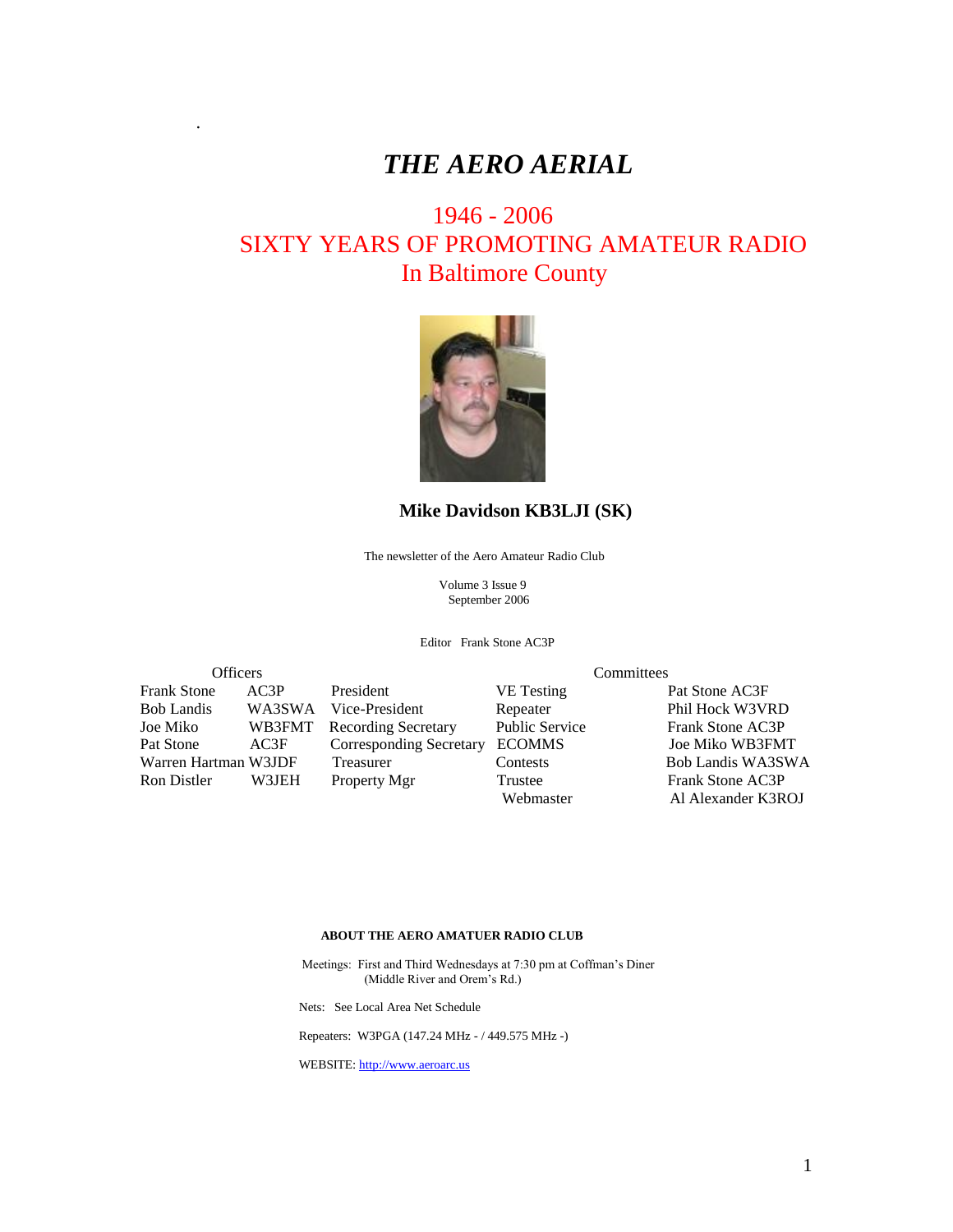# **Net Reports**

#### 2 Meter Net: WB3FMT (NCS) KB3KRW, AC3P, K3ROJ, W3VRD, KB3JDE, KB3RMX, KB3KRV, W3JEH

10 Meter Net: WB3FMT (NCS) W3JEH, KB3KRW, W3VRD, K3ROJ

#### **LOCAL AREA NETS**

### **Day Time Frequency (MHz) NET NAME**

| Daily      | $9 - 10$ am       | 147.03  | <b>ORIOLE</b> Net                 |
|------------|-------------------|---------|-----------------------------------|
| Daily      | $6 - 6:30$ pm     | 3.920   | Maryland Emergency Phone Net      |
| Daily      | $6:30 - 7$ pm     | 146.670 | <b>Baltimore Traffic Net</b>      |
| Daily      | 7 pm and 10 pm    | 3.643   | Maryland/DC/Delaware Traffic Net  |
| $2nd$ Tues | $7:30 \text{ pm}$ | 146.670 | <b>Baltimore County RACES Net</b> |
| $2nd$ Wed. | 8 pm              | 28.445  | <b>AERO ARC Net</b>               |
| $4th$ Wed  | 8 pm              | 147.240 | <b>AERO ARC Net</b>               |
| $5th$ Wed. | 8 pm              | 449.575 | <b>AERO ARC Net</b>               |
|            |                   |         |                                   |

## Station Activities

KB3KRW is testing a new 6 meter antenna. WB3FMT has found a way to save the batteries on his antenna analyzer. KB3KRV is testing aquatic counterpoise for his antenna. KB3RMX is enjoying the new operating location. W3VRD is sporting a new HF mobile setup. AC3F, AC3P and daughter KB3FII are back from their visit to ARRL HQ and other New England attractions.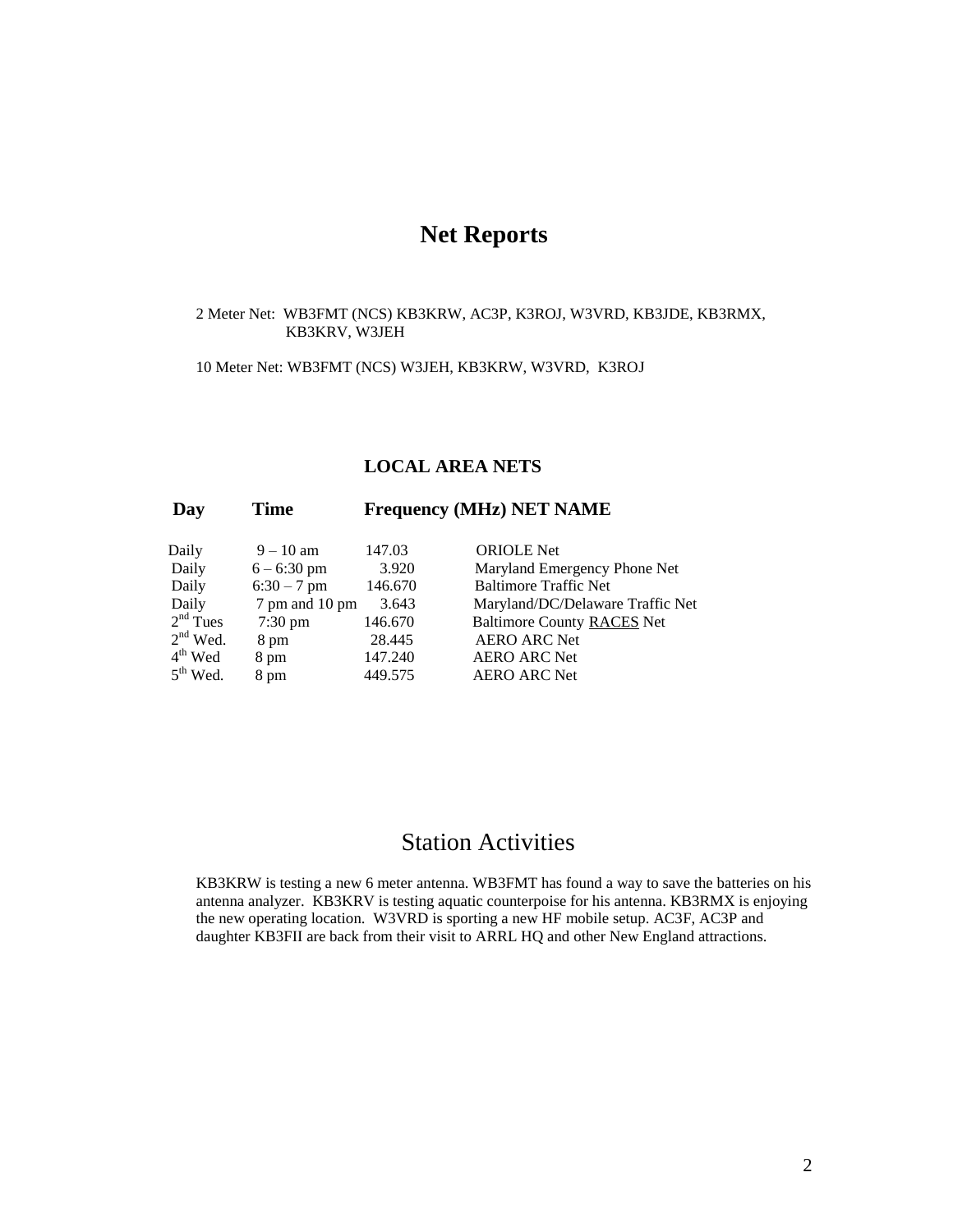### **Operation Surprise Package**



It's a rare occasion when a club member's birthday falls on a meeting night. Such was the occasion on the first Wednesday in August for Joe, WB3FMT.

The Sunday prior, Frank AC3P, got a call from Joe's YF, Mary, to see if it would be ok to bring a surprise cake from the family to the meeting. Frank checked with Warren to make sure Coffman's would not object and the plot was on.

A pre-arranged call was to be made to Frank to get a parking place set up for Joe's family. Emails were sent to all the members to incoming edibles but not to let Joe know.

On the meeting night all went as planned. At the designated time the phone call was made. Frank excused himself from the meeting.

Minutes later the unsuspecting "FMT" was surprised with a cake and balloons from the family. Everyone joined in an off-key "Happy Birthday". Joe blew out the candles without the need for oxygen.

After that the regular meeting started.

As we left Coffman's that night, the waitresses and customers were finishing off the remains of the birthday cake.

Who knew Aero members could keep a secret?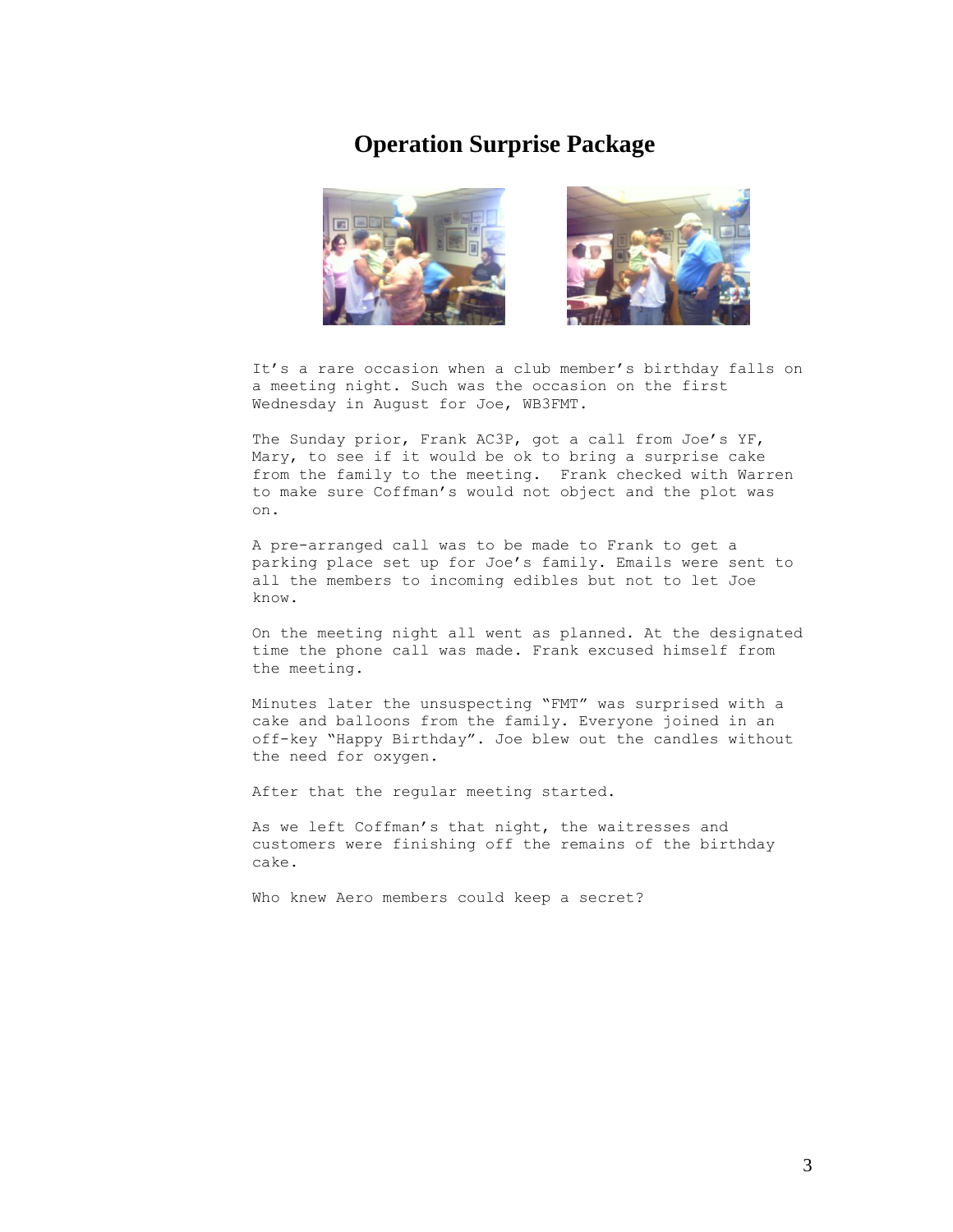## **Public Service**

There are several opportunities for public service coming up.

.

September 16-17 is the MS Challenge Walk. This one is being coordinated by BRATS. Contact Dave, KB3JCT [\(kb3jct@arrl.net\)](mailto:kb3jct@arrl.net), for this 2 day event.

Saturday, October  $7<sup>th</sup>$ , is the American Diabetes Walk in Baltimore. This on is coordinated by Aero. Contact Frank AC3P to volunteer.

Saturday October 14<sup>th</sup> is the Baltimore Marathon; a lot of operators are needed for this one. BARC is coordinating this one. Contact Dave, KB3JCT [\(kb3jct@arrl.net\)](mailto:kb3jct@arrl.net)

### Emergency Communications

Baltimore County RACES stood down for August and will resume monthly drills in September.

Baltimore City RACES has reached an agreement with the Baltimore Radio Amateur Television Society to use the 147.03 MHz repeater as the primary RACES repeater in the city. Baltimore County will be using 145.33 MHz. Repeater as primary until the W3DHS Repeater is installed.

## **VE Testing**

The next test session will be held on Saturday September 30 at the North Point Library on Merritt Blvd. Registration at 1 p.m.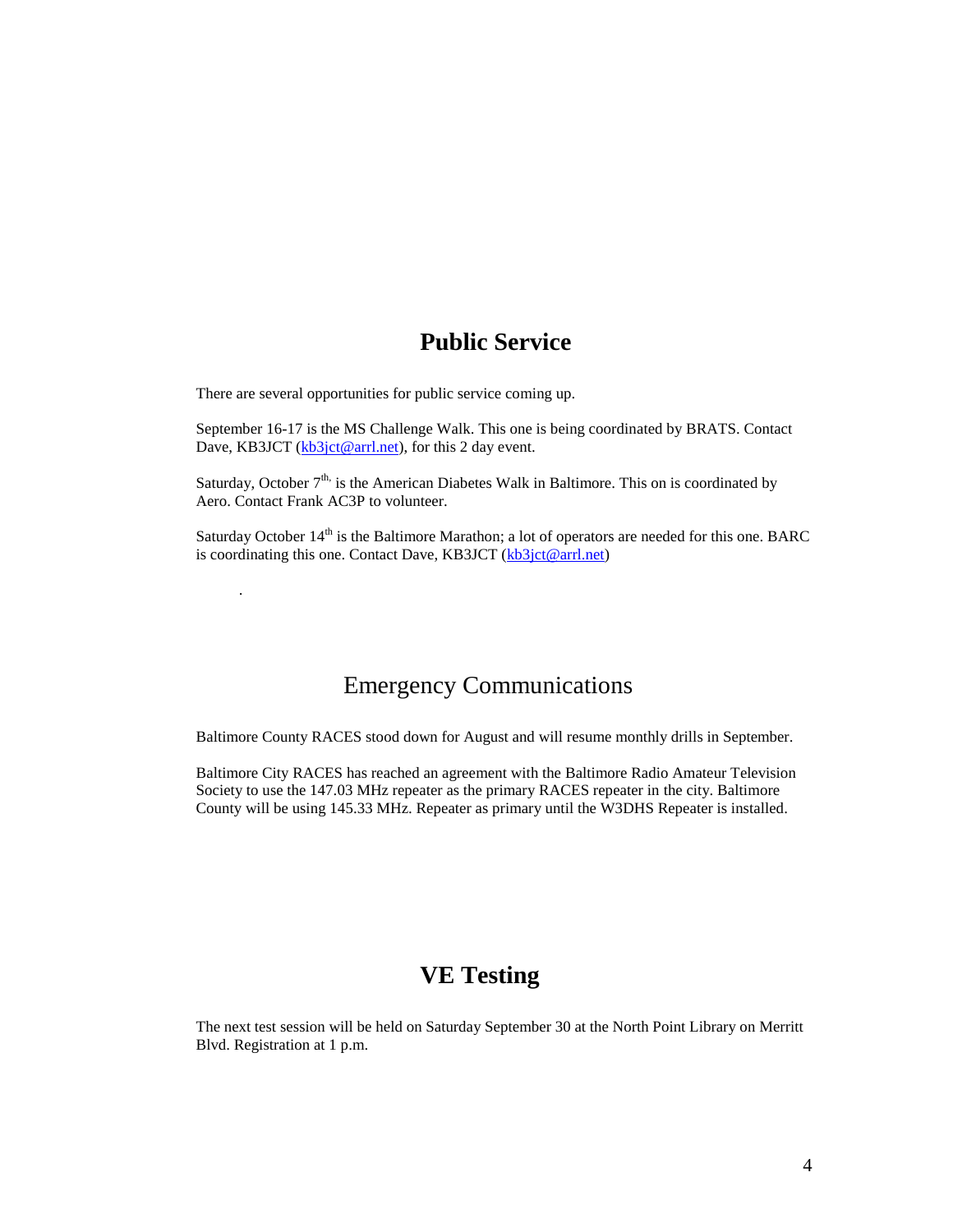# **In Memoriam**

## **Deborah Gawlas**

It was with great sadness that we learned of the passing of Warren's (W3JDF) daughter, Deborah Gawlas on August 3rd.

Services we held at Brudzinki's Funeral Home and many Aero members stopped by to pay their respect. Our heartfelt condolences go out to Warren and the family.

# **Mike Davidson KB3LJI (SK)**

Sadly one of our members, Mike Davidson, KB3LJI, passed away on August  $4<sup>th</sup>$  after battling a long illness. Mike was only a member of the club a short while. He passed his amateur radio exam at one of the Aero test sessions and immediately became involved with public service. Despite health difficulties, Mike helped out with a many of the Multiple Sclerosis Bike tours and walks.

Although a member of the club for a short while, we will miss Mike and his enthusiasm for amateur radio public service.

Our deepest condolences go to Mike's family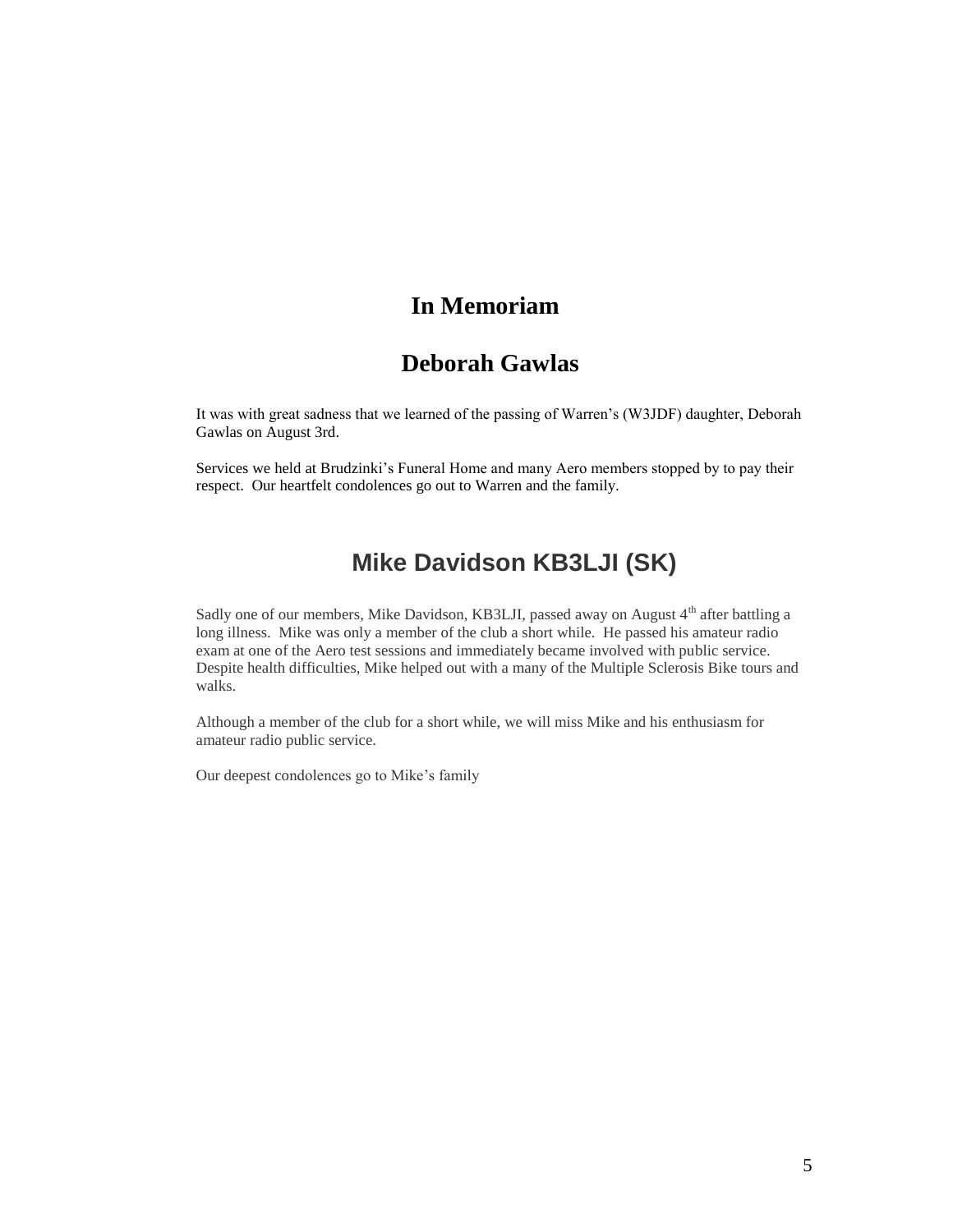| September 2006                                                           |                |         |                                                 |                  |               |                                                                          |  |  |  |  |
|--------------------------------------------------------------------------|----------------|---------|-------------------------------------------------|------------------|---------------|--------------------------------------------------------------------------|--|--|--|--|
| <b>SUNDAY</b>                                                            | <b>MONDAY</b>  | TUESDAY | WEDNESDAY                                       | THURSDAY         | <b>FRIDAY</b> | SATURDAY                                                                 |  |  |  |  |
|                                                                          |                |         |                                                 |                  | $\mathbf{1}$  | $\overline{2}$                                                           |  |  |  |  |
| $\overline{3}$                                                           | $\overline{4}$ | 5       | 6<br>Meeting<br>Coffman's<br>7:30 PM            | $\boldsymbol{7}$ | $\,8\,$       | 9 Gaithersburg Fest<br>http://www.farfest.org<br><b>ARRL VHF Contest</b> |  |  |  |  |
| 10Gaithersburg Fest<br>http://www.farfest.org<br><b>ARRL VHF Contest</b> | 11             | 12      | 13<br>10 Meter Net<br>28.445 MHz<br><b>8 PM</b> | 14               | 15            | 16                                                                       |  |  |  |  |
| 17                                                                       | 18             | 19      | 20<br>Meeting<br>Coffman's<br>7:30 PM           | 21               | 22            | 23                                                                       |  |  |  |  |
| 24                                                                       | 25             | 26      | 27<br>2 Meter Net<br>147.24 MHz<br>8 PM         | 28               | 29            | 30<br>Testing<br>Northpoint Library<br>1 PM                              |  |  |  |  |